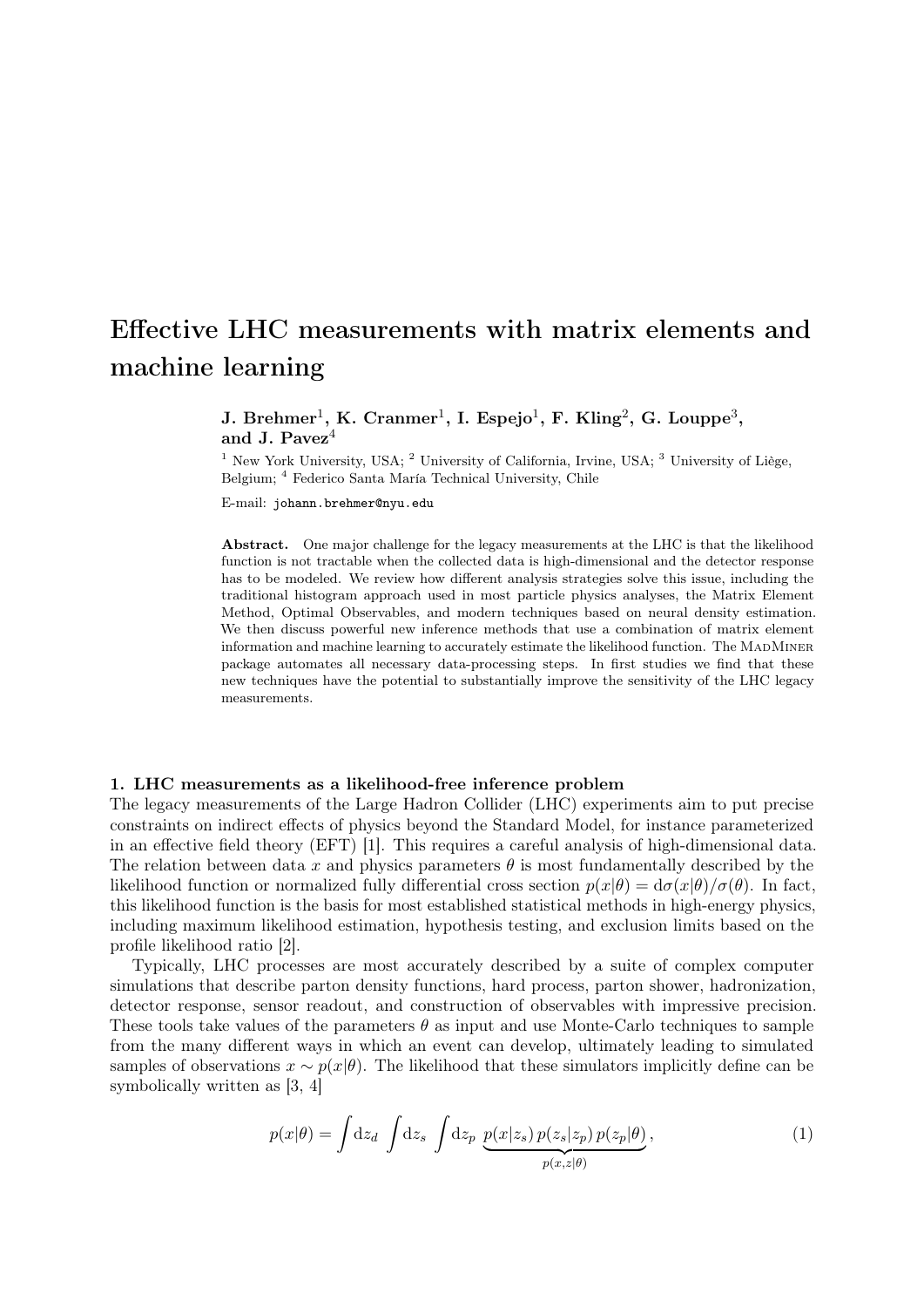where  $z_d$  are the variables characterizing the detector interactions in one simulated event,  $z_s$ describes the parton shower and hadronization, and  $z_p$  are the properties of the elementary particles in the hard interaction (four-momenta, helicities, charges, and flavours). These latent variables form an extremely high-dimensional space: with state-of-the-art simulators including GEANT4 [\[5\]](#page-7-4) for the detector simulation, one simulated event can easily involve tens of millions of random numbers! Explicitly calculating the integral over this huge space is clearly impossible: the likelihood function  $p(x|\theta)$  is intractable.

This is not a problem unique to particle physics. Phenomena that are modeled by a forward simulation that does not admit a tractable likelihood are common in fields as diverse as cosmology, epidemiology, and systems biology. This has given rise to the development of many different methods of "likelihood-free inference" that allow us to constrain parameter values even without a computable likelihood function. Phrasing particle physics measurements in this language allows us to tap into recent developments in these fields as well as in statistics and computer science.

# 2. Established methods

We will now briefly review six established types of inference methods that can be used for particle physics measurements.

#### 2.1. Histograms of summary statistics

Typically, not all the tens or hundreds of observables that can be calculated for an event collision are equally informative on a given physics question. Often it is enough to analyze one or two summary statistics  $v(x)$ , hand-picked kinematic variables such as reconstructed invariant masses, momenta, or angles. The likelihood function  $p(v(x)|\theta)$  in the space of these summary statistics can then be computed with simple density estimation techniques such as one-dimensional or two-dimensional histograms, kernel density estimation techniques, or Gaussian processes, and used instead of the likelihood function of the high-dimensional event data. This approach discards any information in the other phase-space directions.

This is by far the most common inference technique in high-energy physics. It is fast and transparent. The disadvantage is, of course, that choosing the summary statistics is a difficult and problem-specific task. While there are obvious candidates for some problems, like the invariant mass in the case of the search for narrow resonances, the indirect effects of EFT operators are typically not captured well by any single observable [\[6,](#page-8-0) [7\]](#page-8-1). Histograms suffer from the "curse of dimensionality": since the required number of samples grows exponentially with the dimension of v, they do not scale to more than a few observables.

# 2.2. Approximate Bayesian Computation

Approximate Bayesian Computation (ABC) [\[8–](#page-8-2)[11\]](#page-8-3) is a family of Bayesian sampling techniques for likelihood-free inference. Rather than providing a tractable surrogate of the likelihood, ABC returns a set of parameter points  $\theta \sim \hat{p}(\theta|x)$  sampled from an approximate version of the posterior. In its simplest form, this is based on accepting or rejecting individual simulated samples x based on some notion of distance to the observed data and an distance threshold  $\epsilon$ .

As in the histogram case, this requires compressing the data x to summary statistics  $v(x)$ , again discarding any information in other variables. In addition, the posterior is only exact in the limit  $\epsilon \to 0$ , but in this limit the number of required simulations explodes.

#### 2.3. Neural density estimation

In recent years, several machine learning techniques have been developed that train a neural network to estimate the likelihood  $\hat{p}(x|\theta)$  based only on samples from the simulator [\[12–](#page-8-4)[31\]](#page-8-5). Two particularly promising classes are autoregressive models, which model a high-dimensional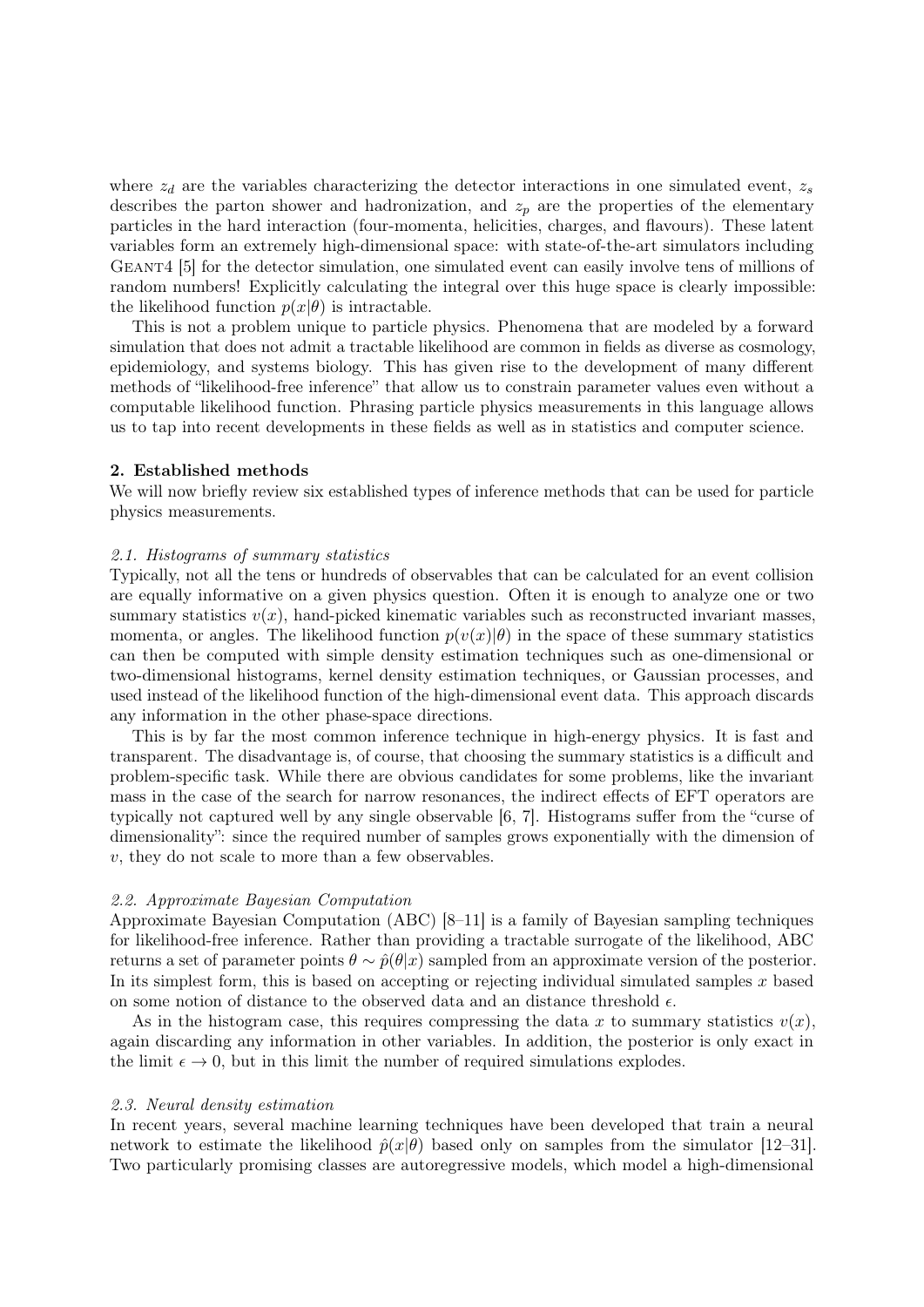probability distribution as a product of one-dimensional conditionals, and normalizing flows, which model the distribution of  $x$  as a simple base density followed by several invertible transformations.

These neural density estimation techniques scale well to high-dimensional observables, so they do not require a compression to summary statistics. However, these algorithms can be less transparent than other approaches, requiring careful cross-checks. In addition, they are agnostic about the physics processes they are modeling: to the neural network, it does not make a difference whether it estimates the density of smiling cats in the space of all images or the density of LHC collisions for a particular EFT hypothesis. Often a large number of training samples is necessary for the network to learn an accurate estimate the true likelihood.

#### 2.4. Likelihood ratios from classifiers

Other machine learning techniques are based on training neural networks to classify between samples drawn from a given parameter point  $x \sim p(x|\theta)$  and samples drawn from a reference parameter point  $x \sim p(x|\theta_{\text{ref}})$ . If trained succesfully, the classifier decision function can be converted into an estimator  $\hat{r}(x|\theta)$  of the likelihood ratio

$$
r(x|\theta) = \frac{p(x|\theta)}{p(x|\theta_{\text{ref}})}.
$$
\n(2)

In practice, this is just as powerful as an estimator for the likelihood itself. This "likelhood ratio trick" is widely appreciated [\[32,](#page-8-6) [33\]](#page-8-7) and can be made much more accurate by adding a calibration stage, resulting in the CARL inference technique [\[34\]](#page-8-8).

Similar to the neural density estimation techniques, this approach is well-suited to highdimensional data and does not require choosing summary statistics, at the cost of some (perceived) intransparency and a potentially large number of required training samples.

#### 2.5. The Matrix Element Method

An important insight is that while the integral in Eq. [\(1\)](#page-0-0) is intractable, some parts of the integrand can in fact be calculated. In particular, the parton-level likelihood function  $p(z_p|\theta)$  is given by a combination of phase-space factors, parton density functions, and matrix elements, all of which we can compute. On the other hand, in many processes the combined effect of parton shower and detector response is just a "smearing" of the true parton-level momenta  $z_p$  into the observed reconstructed particle momenta  $x$ . If these effects can be approximated with a simple tractable density  $\hat{p}(x|z_p)$ , the "transfer function", the likelihood is approximately

<span id="page-2-0"></span>
$$
\hat{p}(x|\theta) = \int dz_p \ \hat{p}(x|z_p) \ p(z_p|\theta) \sim \frac{1}{\sigma(\theta)} \ \int dz_p \ \hat{p}(x|z_p) \ |\mathcal{M}(z_p|\theta)|^2 \,. \tag{3}
$$

In the last part we have left out parton densities as well as phase-space factors for simplicity. This integral is much lower-dimensional than the one in Eq. [\(1\)](#page-0-0), and we can indeed often calculate this approximate likelihood function! In the simplest case, the observed particle momenta are identified with the parton-level momenta, the transfer function becomes  $\hat{p}(x|z_p) = \prod_i \delta^4(x_i - z_{pi}),$ and the integration is trivial.

This is the essential idea behind the Matrix Element Method (MEM) [\[35](#page-8-9)? [–49\]](#page-9-0). Recently, this approach has been extended to include an explicit calculation of leading parton-shower effects ("shower deconstruction", "event deconstruction") [\[50–](#page-9-1)[53\]](#page-9-2).

Unlike the neural network methods discussed above, the MEM explicitly uses our knowledge about the physics structure of the hard process and does not rely on the correct training of neural networks. However, there are two significant downsides. The approximation of shower and detector effects with the transfer function  $\hat{p}(x|z_p)$  is not always accurate. Even if many resolution effects can be modeled well with such an ad-hoc function, other physical effects such as additional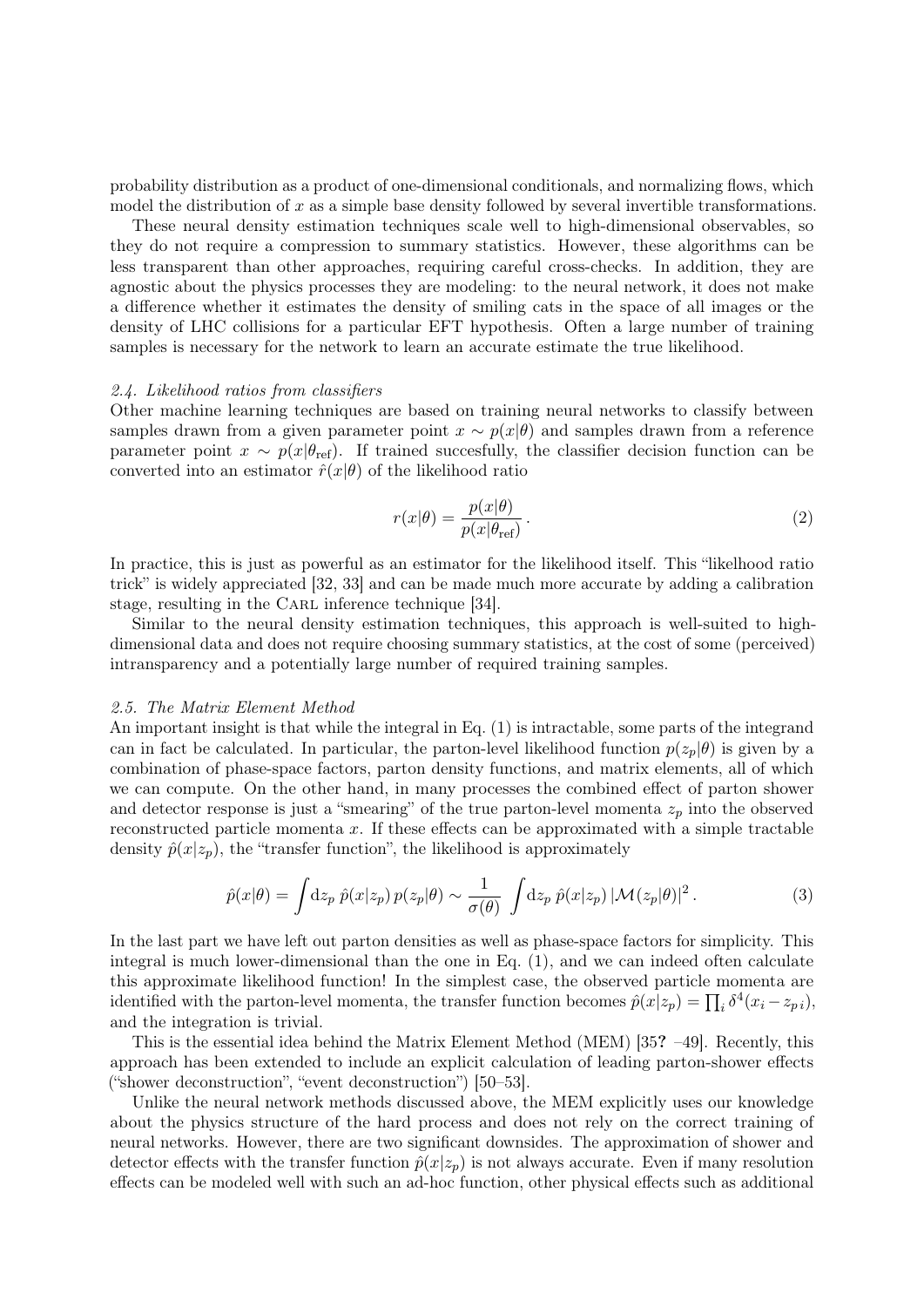QCD radiation are very difficult or even impossible to describe in this framework. At the same time, the integral over  $z_p$  can still be very expensive, and has to be calculated for every single event — which can sum up to an immense computational cost when large numbers of events are considered.

#### 2.6. Optimal Observables

The matrix element information and the approximation in Eq. [\(3\)](#page-2-0) can also be used to define observables

<span id="page-3-1"></span>
$$
O_i(x|\theta_{\text{ref}}) = \frac{\partial}{\partial \theta_i} \log \left( \int dz_p \ \hat{p}(x|z_p) \, p(z_p|\theta) \right) \Big|_{\theta = \theta_{\text{ref}}} = \frac{\int dz_p \ \hat{p}(x|z_p) \, \partial_i p(z_p|\theta_{\text{ref}})}{\int dz_p \ \hat{p}(x|z_p) \, p(z_p|\theta_{\text{ref}})} \tag{4}
$$

with one component per theory parameter  $\theta_i$ .  $\theta_{ref}$  is a reference parameter point, often chosen to be  $\theta_{\text{ref}} = 0$ . In the literature this approach is typically used with the identification of observed and true momenta  $\hat{p}(x|z_p) = \prod_i \delta^4(x_i - z_{pi}),$  but the extension to non-trivial transfer functions is straightforward. These observables can be used like any kinematic variable. In particular, the likelihood in the space of the  $O_i(x)$  can be estimated using histograms or other density estimation techniques.

In the approximation of Eq. [\(3\)](#page-2-0) and as long as only parameter points close the  $\theta_{ref}$  are considered, the  $O_i(x)$  are the sufficient statistics: they fully characterize the high-dimensional event data x, and an analysis based on  $p(O_i(x)|\theta)$  will lead to the same conclusions as an analysis of the intractable  $p(x|\theta)$ . The  $O_i$  are therefore known as Optimal Observables [\[54–](#page-9-3)[56\]](#page-9-4).

The Optimal Observable approach shares the underlying approximation, strengths, and disadvantages of the Matrix Element Method. While the immediate use of matrix element information is beautiful, it requires stark approximations, and any treatment of detector effects incurs a large computational cost for each analyzed event.

#### 3. "Mining gold": New inference techniques

In a series of recent publications, a family of new techniques for likelihood-free inference based on a combination of matrix element information and machine learning was introduced [\[3,](#page-7-2) [4,](#page-7-3) [57,](#page-9-5) [58\]](#page-9-6). They fall in two categories: a first class of methods trains a neural network to estimate the full likelihood function, while a second class is motivated by an expansion of the likelihood around a reference parameter point and trains a neural network to provide optimal observables.

#### 3.1. Learning the high-dimensional likelihood

The starting point for the new methods is the same as for the Matrix Element Method: while the likelihood in Eq. [\(1\)](#page-0-0) is intractable because of a high-dimensional integral, we can in fact compute the parton-level likelihood function  $p(z_p|\theta)$ , given by a combination of phase-space factors, parton density functions, and matrix elements. This means for each simulated event we can also calculate the joint likelihood ratio

$$
r(x,z|\theta) = \frac{p(x,z|\theta)}{p(x,z|\theta_{\text{ref}})} = \frac{p(z_p|\theta)}{p(z_p|\theta_{\text{ref}})} \sim \frac{|\mathcal{M}|^2(z_p|\theta)}{|\mathcal{M}|^2(z_p|\theta_{\text{ref}})} \frac{\sigma(\theta_{\text{ref}})}{\sigma(\theta)} \tag{5}
$$

and the joint score

<span id="page-3-0"></span>
$$
t(x,z|\theta) = \nabla_{\theta} \log p(x,z|\theta) = \frac{\nabla_{\theta} p(z_p|\theta)}{p(z_p|\theta)} \sim \frac{\nabla_{\theta} |\mathcal{M}|^2(z_p|\theta)}{|\mathcal{M}|^2(z_p|\theta)} - \frac{\nabla_{\theta} \sigma(\theta)}{\sigma(\theta)}
$$
(6)

These two quantities define how much more or less likely one particular evolution of an event (fixing all the latent variables  $z$ ) would be if we changes the theory parameters.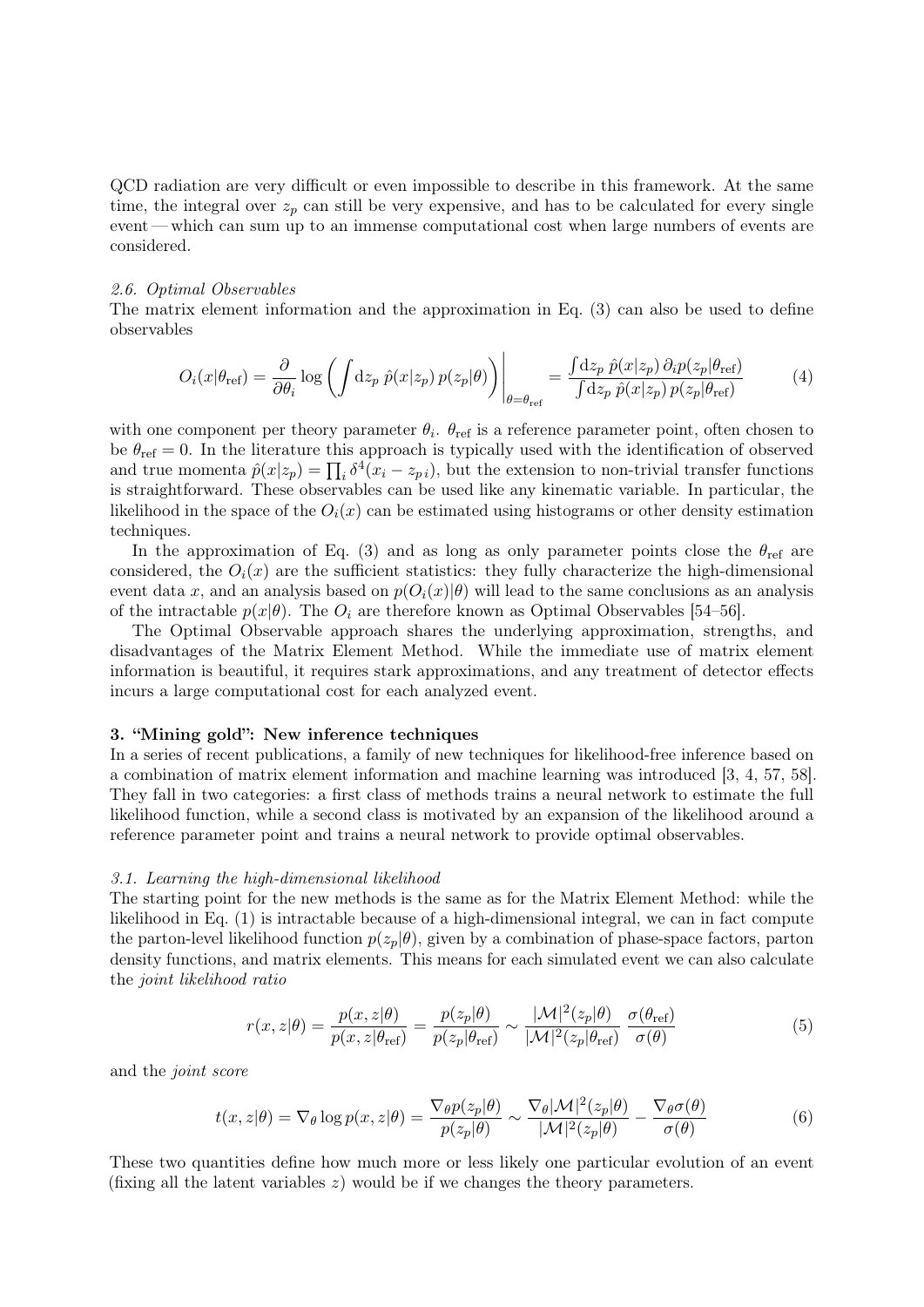Why are these quantities useful? They are conditional on unobservable variables  $z$ , most notably the parton-level momenta of the particles. But the key insights behind the new methods is that the joint likelihood ratio and joint score can be used to construct functionals  $L[q(x, \theta)]$  that are minimized by the true likelihood or likelihood ratio function! In practice, we can implement this minimization with machine learning: a neural network  $g(x, \theta)$  that takes as input the observables x and the parameters  $\theta$  [see [34,](#page-8-8) [59\]](#page-9-7) is trained by minimizing a loss function that involves both the joint likelihood ratio  $r(x, z|\theta)$  and the joint score  $t(x, z|\theta)$  via stochastic gradient descent (or some other numerical optimizer). Assuming sufficient network capacity, efficient minimization, and enough training samples, the network will then converge towards the true likelihood function

$$
g(x,\theta) \to \underset{g}{\text{arg min}} L_p[g(x,\theta)] = p(x|\theta) \tag{7}
$$

or, equivalently, the true likelihood ratio function

$$
g(x,\theta) \to \underset{g}{\text{arg min}} L_r[g(x,\theta)] = r(x|\theta)!
$$
 (8)

These loss functions thus allow us to turn tractable quantities based on the matrix element into an estimator for the intractable likelihood function.

There are several loss functionals with this property, named with the acronyms ROLR, RASCAL, Cascal, Scandal, Alice, and Alices. They are individually discussed and compared in Refs. [\[3,](#page-7-2) [4,](#page-7-3) [57,](#page-9-5) [58\]](#page-9-6). In first experiments, the Alices loss [\[58\]](#page-9-6) provides the best approximation of the likelihood ratio, while the Scandal loss [\[57\]](#page-9-5) allows to directly estimate the likelihood function and uses state-of-the-art neural density estimation techniques in combination with the matrix element information.

Once a neural network is trained to estimate the likelihood (ratio) function, established statistical techniques such as profile likelihood ratio tests [\[2\]](#page-7-1) can be used to construct confidence limits in the parameter space.

This approach can be seen as a generalization of the MEM technique that supports stateof-the-art shower and detector simulations as opposed to simple transfer functions. While it requires an upfront training phase, the evaluation of the likelihood for each event is extremely fast ("amortized inference").

#### 3.2. Learning locally optimal observables

Rather than learning the full likelihood function, the joint score can also be used to define statistically optimal observables. This approach is motivated by an expansion of the log likelihood in theory space around a reference parameter point  $\theta_{\text{ref}}$  (such as the SM):

$$
\log p(x|\theta) = \log p(x|\theta_{\text{ref}}) + t(x|\theta_{\text{ref}}) \cdot (\theta - \theta_{\text{ref}}) + \mathcal{O}\left((\theta - \theta_{\text{ref}})^2\right)
$$
(9)

where we have introduced the *score* 

$$
t(x|\theta) = \nabla_{\theta} \log p(x|\theta). \tag{10}
$$

As long as we are considering parameter points close enough to  $\theta_{\text{ref}}$ , we can neglect the higher orders, and the score vector fully characterizes the likelihood function up to θ-independent constants. In fact, in this local approximation the likelihood is in the exponential family and the score components are the sufficient statistics: for measuring  $\theta$ , knowing the  $t(x|\theta_{\text{ref}})$  is just as powerful as knowing the full likelihood function [\[3,](#page-7-2) [4,](#page-7-3) [10,](#page-8-10) [57,](#page-9-5) [60\]](#page-9-8). The score at  $\theta_{\text{ref}}$  is thus a vector of the statistically most powerful observables! Further away from  $\theta_{\text{ref}}$ , the higher-order terms become important, and the score loses this optimality property.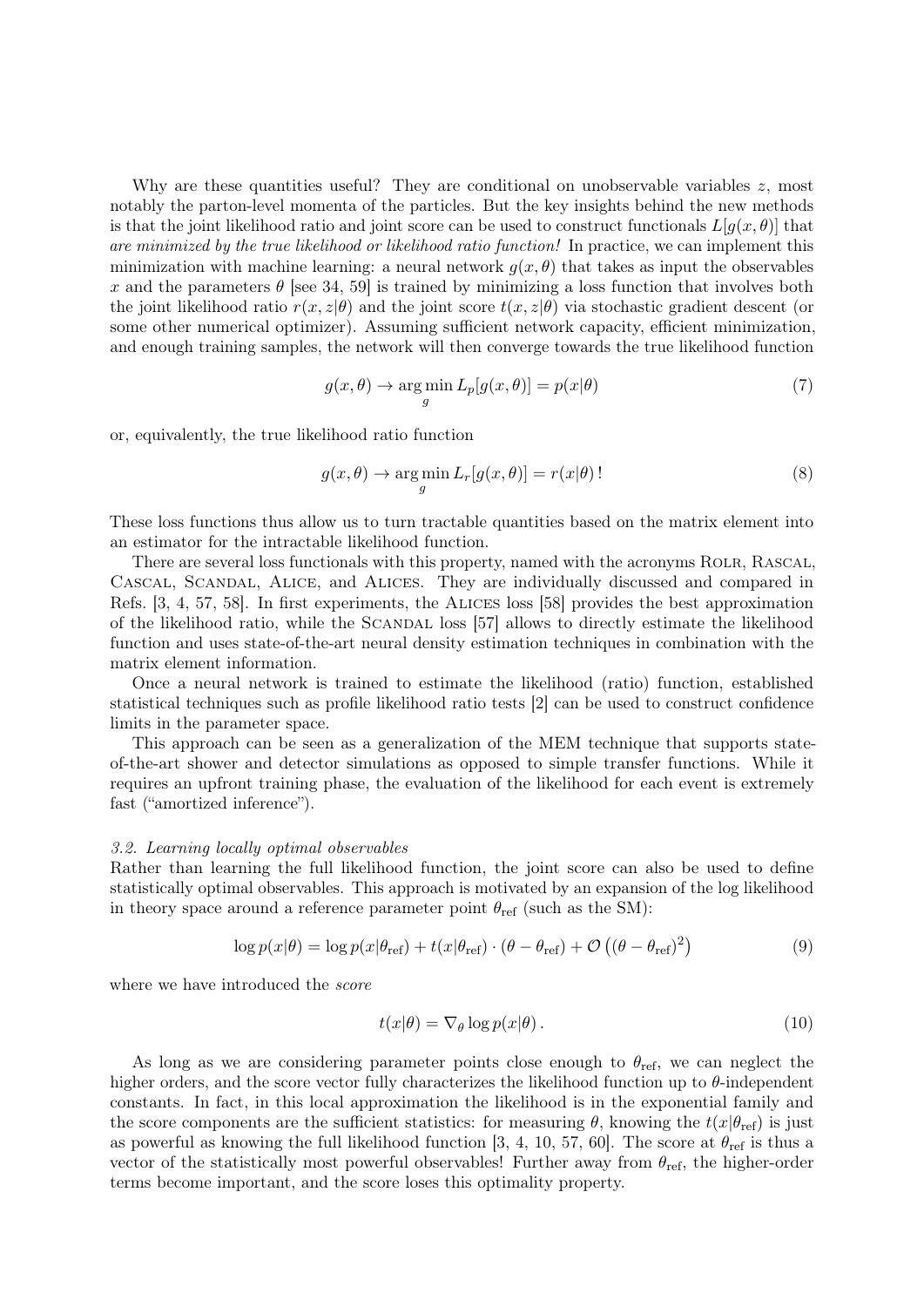<span id="page-5-0"></span>Table 1: Classes of established (top part) and novel (bottom half) inference techniques. We classify them by the key quantity that is estimated in the different approaches, by whether they rely on the choice of summary statistics, are based on a parton-level or transfer-function approximation ("PL/TF"), whether their optimality depends on a local approximation ("local"), by whether they use any other functional approximations such as a histogram binning or a neural network ("NN"), whether they leverage matrix-element information (" $|\mathcal{M}|^{2}$ "), and by the computational evaluation cost.

| Method                              | Estimates                 | Approximations                   |  |   |                    | $\mathcal{M} ^2$ | Comp. cost               |
|-------------------------------------|---------------------------|----------------------------------|--|---|--------------------|------------------|--------------------------|
|                                     |                           | summaries PL/TF local functional |  |   |                    |                  |                          |
| Histograms of observables           | $\hat{p}(v(x) \theta)$    |                                  |  |   | binning            |                  | low                      |
| Approximate Bayesian Computation    | $\theta \sim p(\theta x)$ |                                  |  |   | $\epsilon$ -kernel |                  | high (small $\epsilon$ ) |
| Neural density estimation           | $\hat{p}(x \theta)$       |                                  |  |   | NN                 |                  | amortized                |
| $_{\rm{CARL}}$                      | $\hat{r}(x \theta)$       |                                  |  |   | NN                 |                  | amortized                |
| Matrix Element Method               | $\hat{p}(x \theta)$       |                                  |  |   | integral           |                  | high $(TF)$              |
| Optimal Observables                 | $\hat{t}(x)$              |                                  |  | √ | integral           |                  | high $(TF)$              |
| SCANDAL                             | $\hat{p}(x \theta)$       |                                  |  |   | <b>NN</b>          |                  | amortized                |
| ALICE, ALICES, CASCAL, RASCAL, ROLR | $\hat{r}(x \theta)$       |                                  |  |   | NN                 |                  | amortized                |
| SALLY, SALLINO                      | $\hat{t}(x)$              |                                  |  |   | NN                 |                  | amortized                |

Unfortunately, the score itself is defined through the intractable likelihood function and cannot be calculated explicitly. But it is possible to compute the joint score of Eq. [\(6\)](#page-3-0) for each simulated event. Similarly to the approach discussed above, we can train a neural network  $g(x)$  on a suitable loss function and show that it will converge to

$$
g(x) \to \underset{g}{\text{arg min}} L_t[g(x)] = t(x|\theta). \tag{11}
$$

In this way, we can train a neural network to define the most powerful observables. In a next step, the likelihood can be determined for instance with simple histograms of the score components. This is the basic idea behind the Sally and Sallino inference techniques of Refs. [\[3,](#page-7-2) [4,](#page-7-3) [57\]](#page-9-5).

This approach is particularly robust and requires only minor changes to established analysis pipelines. Note that the score vector is almost the same as the Optimal Observables  $O_i$  of Eq. [\(4\)](#page-3-1), but replaces the parton-level (or transfer-function) approximation with a neural network estimation of the full statistical model, including state-of-the-art shower and detector simulations.

# 3.3. Discussion

In Table [1](#page-5-0) we compare the different approaches roughly. First, all techniques rely on some approximations or simplifications to make the likelihood tractable. For the traditional histogram and ABC techniques, this is the restriction to one or a few summary statistics, which potentially throws away a substantial amount of information. For the matrix element method and Optimal Observables, neglecting or approximating the shower and detector response plays this role, which is expected to have a larger impact the less clean a final state is. For neural density estimation techniques, likelihood ratio estimation based on classifiers (Carl), or the new techniques presented in this section, the key approximation is the reliance on neural networks to minimize a functional. Several diagnostic tools and calibration procedures have been proposed [\[3,](#page-7-2) [34\]](#page-8-8) that make the network predictions more trustworthy and can guarantee statistically correct (if potentially suboptimal) limits. In addition, both the traditional Optimal Observable method and the new Sally and Sallino techniques are based on a local approximation: the summary statistics they define are statistically optimal only within a small region in parameter space.

Second, the different methods have very different computational costs and scale differently to high-dimensional problems. The classical histogram approach can be relatively cheap: if samples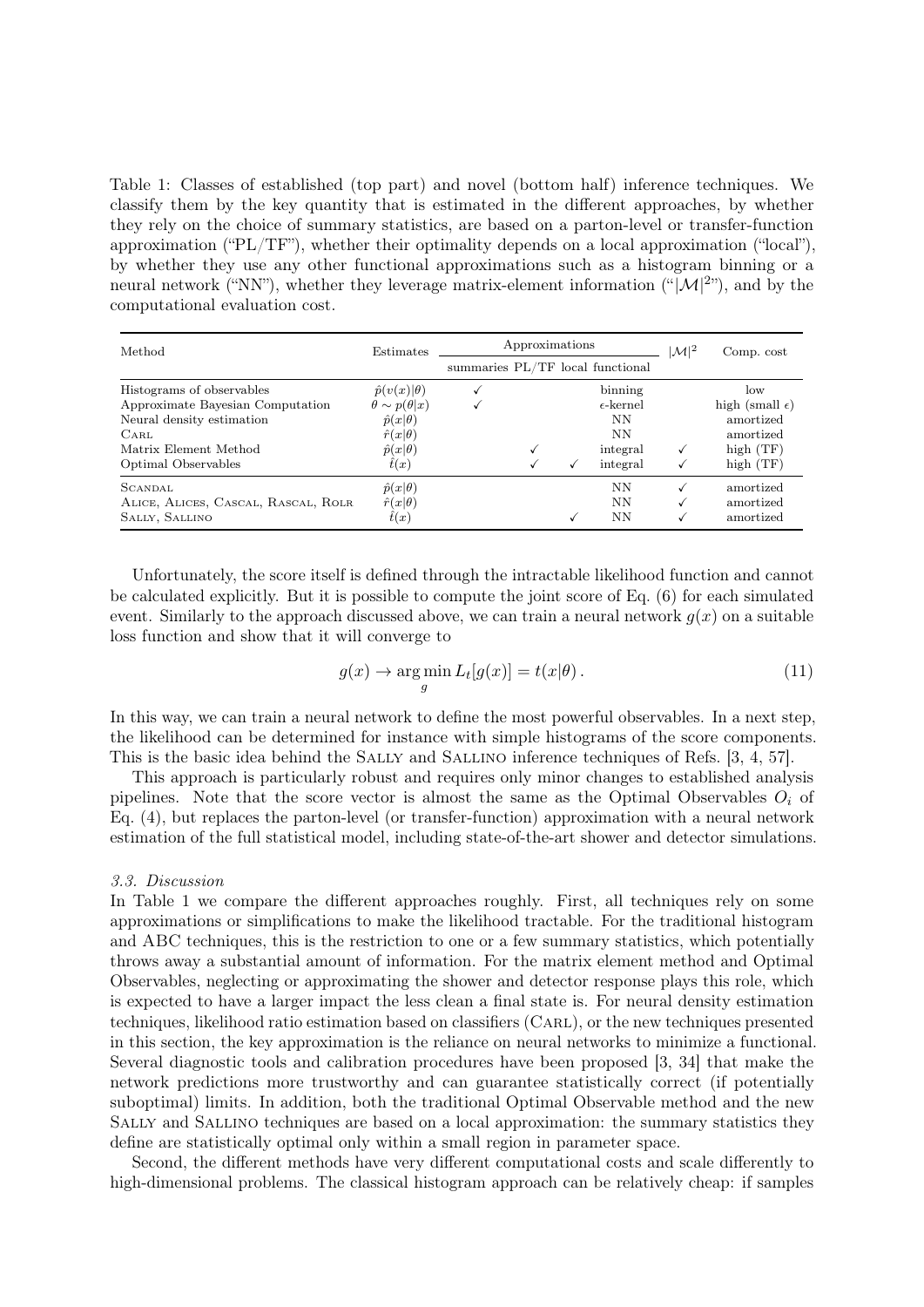are generated for every tested parameter point on a grid, the number of required simulator runs scales as  $e^{n_\theta}$ , where  $n_\theta$  is the dimension of the parameter space. But a morphing technique can typically be used to make the number of required runs scale as  $n_{\theta}^2$  or  $n_{\theta}^4$  [\[3,](#page-7-2) [61\]](#page-9-9). ABC can be expensive for small  $\epsilon$  or when many parameter points from the posterior are required. Since they are based on explicitly calculating integrals over latent variables, the Matrix Element Method and Optimal Observable approaches scale differently from the other methods: the run time scales approximately exponential in the number of unobservable directions in phase space  $n_z$ . In terms of  $n_{\theta}$ , the calculation time scales as  $n_{\theta}$  in the case of Optimal Observables and  $e^{n_{\theta}}$  in the case of the MEM evaluated on a parameter grid. A major disadvantage of these methods is that the calculation of the integral has to be repeated for every new event, resulting in an overall  $e^{n_z}n_{\theta}n_x$ (OO) or  $e^{n_z}e^{n_\theta}n_x$  (MEM) scaling.

The methods based on machine learning, on the other hand, allow for *amortized inference*: after an upfront training phase, the evaluation of the approximate likelihood, likelihood ratio, or score is extremely fast. The key question is therefore how much training data is required for an accurately trained model. For the methods that estimate the likelihood or likelihood ratio, this scaling depends on the specific problem: in the worst case, when distributions vary strongly over the parameter space, the number of Monte-Carlo samples is expected to scale as  $e^{n_\theta}$ . In practice, distributions change smoothly over parameter space, and parameterized neural networks can discover these patterns with little data. Once the network is trained, inference is fast (unless large toy measurement samples are required for calibration, which scales with  $e^{n_\theta}$  again). How much the augmented data improves sample efficiency depends again on the specific problem: a larger effect of shower and detector on observables increases the variance of the joint likelihood ratio and joint score around the true likelihood ratio and true score and finally the number of required samples.

In the SALLY / SALLINO approach, the networks do not have to learn a function of both  $x$  and θ, but rather an n<sub>θ</sub>-dimensional vector as a function of x— this turns out to be a substantially simpler problem and requires much less training data. The main difference between them is in the number of simulations required to calculate the likelihood for a single parameter point. SALLY requires filling an  $n_{\theta}$ -dimensional histogram, for which the number of required samples scales like  $e^{n\theta}$ , while SALLINO is based on one-dimensional histograms.

# 4. MadMiner: A sustainable software environment

We are developing MADMINER [\[62\]](#page-9-10), a Python package that automates all steps of the new inference techniques from the running of the Monte-Carlo simulations, extracting the augmented data, training neural network with suitable loss functions, and calculating expected and observed limits on parameters. The current version v0.4.0 wraps around MADGRAPH5\_AMC [\[63\]](#page-9-11), PYTHIA 8 [\[64\]](#page-10-0), and Delphes 3 [\[65\]](#page-10-1), providing all tools for a phenomenological analysis. Its modular interface allows the extension to state-of-the-art tools used by the experimental collaborations; such an extension would mostly require book-keeping of event weights.

MADMINER is open source, available on GitHub [\[66\]](#page-10-2), and can be installed with a simple pip install madminer. Its documentation is published on ReadTheDocs [\[67\]](#page-10-3). We provide interactive tutorials [\[66\]](#page-10-2), a Docker container with a working software environment [\[68\]](#page-10-4), and deploy MADMINER with a reusable REANA workflow [\[69\]](#page-10-5).

# 5. In the wild

The new inference techniques are used in several real-life projects. The original publications in Refs. [\[3,](#page-7-2) [4,](#page-7-3) [57,](#page-9-5) [58\]](#page-9-6) contained a proof-of-concept EFT analysis of Higgs production in weak boson fusion (WBF) in the four-lepton decay mode. In a somewhat simplified setup, the new methods could substantially improve the expected sensitivity to two dimension-six operators compared to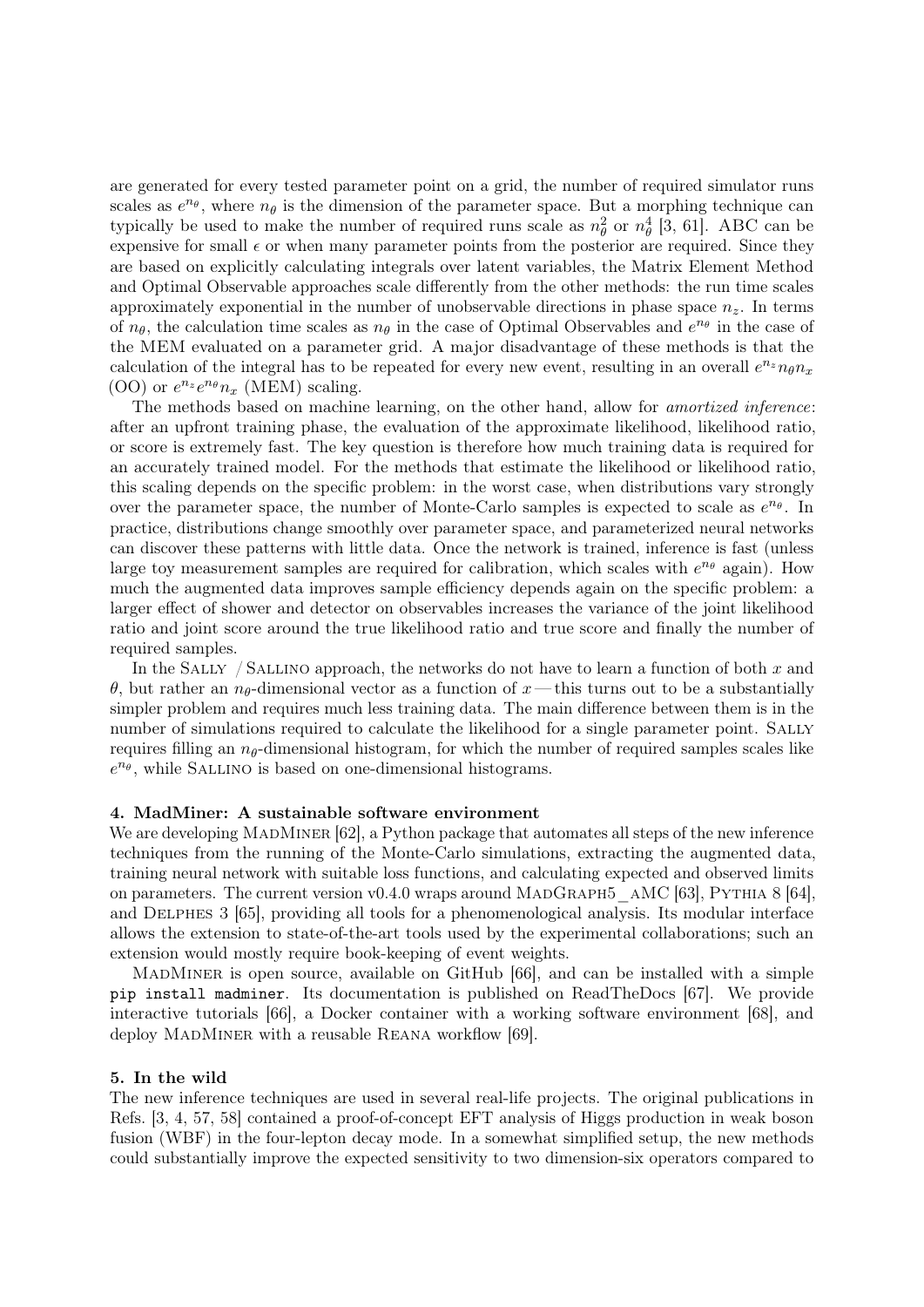histogram-based analyses. They also required more than two orders of magnitude less training samples than the CARL method.

After these encouraging first results, the new methods and MADMINER are now being used in several realistic analyses, including Wh production [\[70\]](#page-10-6),  $W\gamma$  production [\[71\]](#page-10-7), and  $t\bar{t}h$ production [\[62\]](#page-9-10). Other ongoing projects include a comparison of the new techniques with the Matrix Element Method and applications of the new techniques to problems in other fields.

# 6. Conclusions

The LHC legacy measurements will require picking out (or excluding) subtle signatures in highdimensional data to put limits on an also high-dimensional parameter space. While Monte-Carlo simulations provide an excellent description of this process, they do not allow us to explicitly calculate the corresponding likelihood function. We have reviewed how different analysis strategies address this issue, including the traditional histogram approach, the Matrix Element Method, Optimal Observables, and methods based on machine learning.

We then discussed a new family of multivariate inference techniques that combine matrix element information with machine learning. This new paradigm brings together the strengths of different existing methods: the methods do not require the choice of a summary statistic, utilize matrix element information efficiently, but unlike the Matrix Element Method or Optimal Observables they support state-of-the-art shower and detector simulations without approximations on the underlying physics. After an upfront training phase, they can also be evaluated very fast.

The new Python package MADMINER automates all steps of the analysis chain. It currently supports all tools of a typical phenomenological analysis—MADGRAPH5\_AMC, PYTHIA 8, DELPHES  $3$  — but can be scaled up to experimental analyses.

A first analysis of EFT operators in WBF Higgs production showed that the new techniques led to stronger bounds with less training data compared to established methods. Several studies of other channels are now underway. If they confirm the initial results, these new techniques have the potential to substantially improve the precision of the LHC legacy measurements.

#### Acknowledgements

We would like to thank Zubair Bhatti, Pablo de Castro, Lukas Heinrich, and Samuel Homiller for great discussions, and we are grateful to the ACAT organizers for a wonderful workshop. This work was supported by the National Science Foundation under the awards ACI-1450310, OAC-1836650, and OAC-1841471. It was also supported through the NYU IT High Performance Computing resources, services, and staff expertise. JB, KC, and GL are grateful for the support of the Moore-Sloan data science environment at NYU. KC is also supported through the NSF grant PHY-1505463, FK is supported by NSF grant PHY-1620638, while JP is partially supported by the Scientific and Technological Center of Valparaíso (CCTVal) under Fondecyt grant BASAL FB0821.

# References

- <span id="page-7-0"></span>[1] Buchmuller W and Wyler D 1986 Nucl. Phys. B268 621–653
- <span id="page-7-1"></span>[2] Cowan G, Cranmer K, Gross E and Vitells O 2011 Eur. Phys. J. C71 1554 [Erratum: Eur. Phys. J. C73, p. 2501, 2013] (Preprint <1007.1727>)
- <span id="page-7-2"></span>[3] Brehmer J, Cranmer K, Louppe G and Pavez J 2018 Phys. Rev. Lett. 121 111801 (Preprint <1805.00013>)
- <span id="page-7-3"></span>[4] Brehmer J, Cranmer K, Louppe G and Pavez J 2018 Phys. Rev. D98 052004 (Preprint <1805.00020>)
- <span id="page-7-4"></span>[5] Agostinelli S et al. (GEANT4) 2003 Nucl. Instrum. Meth. A506 250–303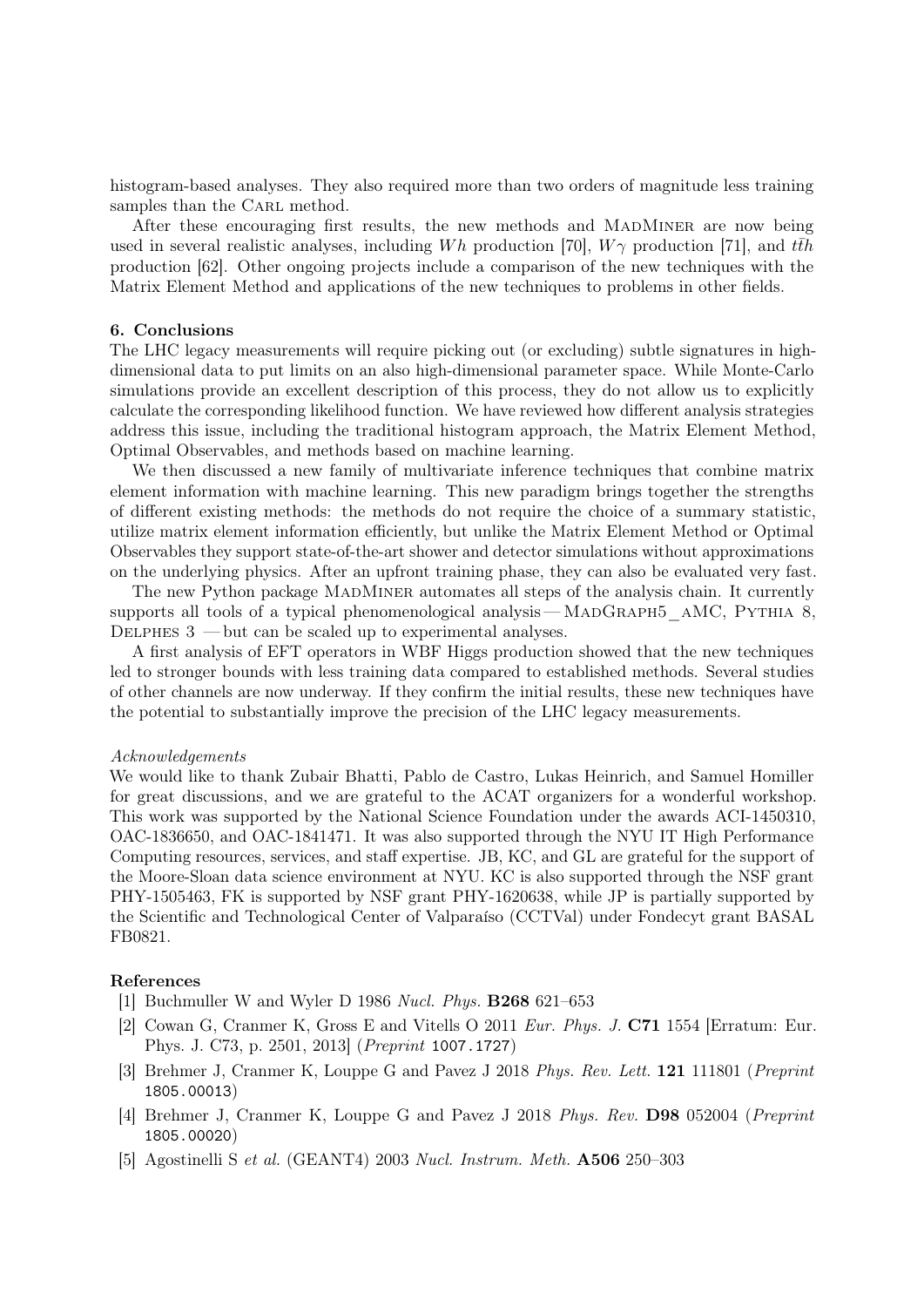- <span id="page-8-0"></span>[6] Brehmer J, Cranmer K, Kling F and Plehn T 2017 Phys. Rev. D95 073002 (Preprint <1612.05261>)
- <span id="page-8-1"></span>[7] Brehmer J, Kling F, Plehn T and Tait T M P 2018 Phys. Rev. D97 095017 (Preprint <1712.02350>)
- <span id="page-8-2"></span>[8] Rubin D B 1984 Ann. Statist. 12 1151–1172 URL [https://doi.org/10.1214/aos/](https://doi.org/10.1214/aos/1176346785) [1176346785](https://doi.org/10.1214/aos/1176346785)
- [9] Beaumont M A, Zhang W and Balding D J 2002 Genetics 162 2025–2035
- <span id="page-8-10"></span>[10] Alsing J, Wandelt B and Feeney S 2018 (Preprint <1801.01497>)
- <span id="page-8-3"></span>[11] Charnock T, Lavaux G and Wandelt B D 2018 Phys. Rev. D97 083004 (Preprint <1802.03537>)
- <span id="page-8-4"></span>[12] Fan Y, Nott D J and Sisson S A 2012 ArXiv e-prints (Preprint <1212.1479>)
- [13] Dinh L, Krueger D and Bengio Y 2014 ArXiv e-prints (Preprint <1410.8516>)
- [14] Germain M, Gregor K, Murray I and Larochelle H 2015 ArXiv e-prints (Preprint <1502.03509>)
- [15] Jimenez Rezende D and Mohamed S 2015 ArXiv e-prints (Preprint <1505.05770>)
- [16] Cranmer K and Louppe G 2016 J. Brief Ideas
- [17] Dinh L, Sohl-Dickstein J and Bengio S 2016 ArXiv e-prints (Preprint <1605.08803>)
- [18] Papamakarios G and Murray I 2016 Fast  $\epsilon$ -free inference of simulation models with bayesian conditional density estimation Advances in Neural Information Processing Systems 29 ed Lee D D, Sugiyama M, Luxburg U V, Guyon I and Garnett R (Curran Associates, Inc.) pp 1028– 1036 URL [http://papers.nips.cc/paper/6084-fast-free-inference-of-simulation](http://papers.nips.cc/paper/6084-fast-free-inference-of-simulation-models-with-bayesian-conditional-density-estimation.pdf)[models-with-bayesian-conditional-density-estimation.pdf](http://papers.nips.cc/paper/6084-fast-free-inference-of-simulation-models-with-bayesian-conditional-density-estimation.pdf)
- [19] Paige B and Wood F 2016 ArXiv e-prints (Preprint <1602.06701>)
- [20] Dutta R, Corander J, Kaski S and Gutmann M U 2016 ArXiv e-prints (Preprint <1611.10242>)
- [21] Uria B, Côté M A, Gregor K, Murray I and Larochelle H 2016 ArXiv e-prints (Preprint <1605.02226>)
- [22] van den Oord A, Dieleman S, Zen H, Simonyan K, Vinyals O, Graves A, Kalchbrenner N, Senior A and Kavukcuoglu K 2016 ArXiv e-prints (Preprint <1609.03499>)
- [23] van den Oord A, Kalchbrenner N, Vinyals O, Espeholt L, Graves A and Kavukcuoglu K 2016 ArXiv e-prints (Preprint <1606.05328>)
- [24] van den Oord A, Kalchbrenner N and Kavukcuoglu K 2016 ArXiv e-prints (Preprint <1601.06759>)
- [25] Gutmann M U, Dutta R, Kaski S and Corander J 2017 Statistics and Computing 1–15
- [26] Tran D, Ranganath R and Blei D M 2017  $ArXiv$  e-prints (Preprint <1702.08896>)
- [27] Louppe G and Cranmer K 2017 ArXiv e-prints (Preprint <1707.07113>)
- [28] Papamakarios G, Pavlakou T and Murray I 2017 ArXiv e-prints (Preprint <1705.07057>)
- [29] Huang C W, Krueger D, Lacoste A and Courville A 2018 ArXiv e-prints (Preprint <1804.00779>)
- [30] Papamakarios G, Sterratt D C and Murray I 2018 ArXiv e-prints (Preprint <1805.07226>)
- <span id="page-8-5"></span>[31] Grathwohl W, Chen R T Q, Bettencourt J, Sutskever I and Duvenaud D 2018 ArXiv e-prints (Preprint <1810.01367>)
- <span id="page-8-6"></span>[32] Goodfellow I J, Pouget-Abadie J, Mirza M, Xu B, Warde-Farley D, Ozair S, Courville A and Bengio Y 2014 ArXiv e-prints (Preprint <1406.2661>)
- <span id="page-8-7"></span>[33] Mohamed S and Lakshminarayanan B 2016 ArXiv e-prints (Preprint <1610.03483>)
- <span id="page-8-8"></span>[34] Cranmer K, Pavez J and Louppe G 2015 (Preprint <1506.02169>)
- <span id="page-8-9"></span>[35] Kondo K 1988 J. Phys. Soc. Jap. 57 4126–4140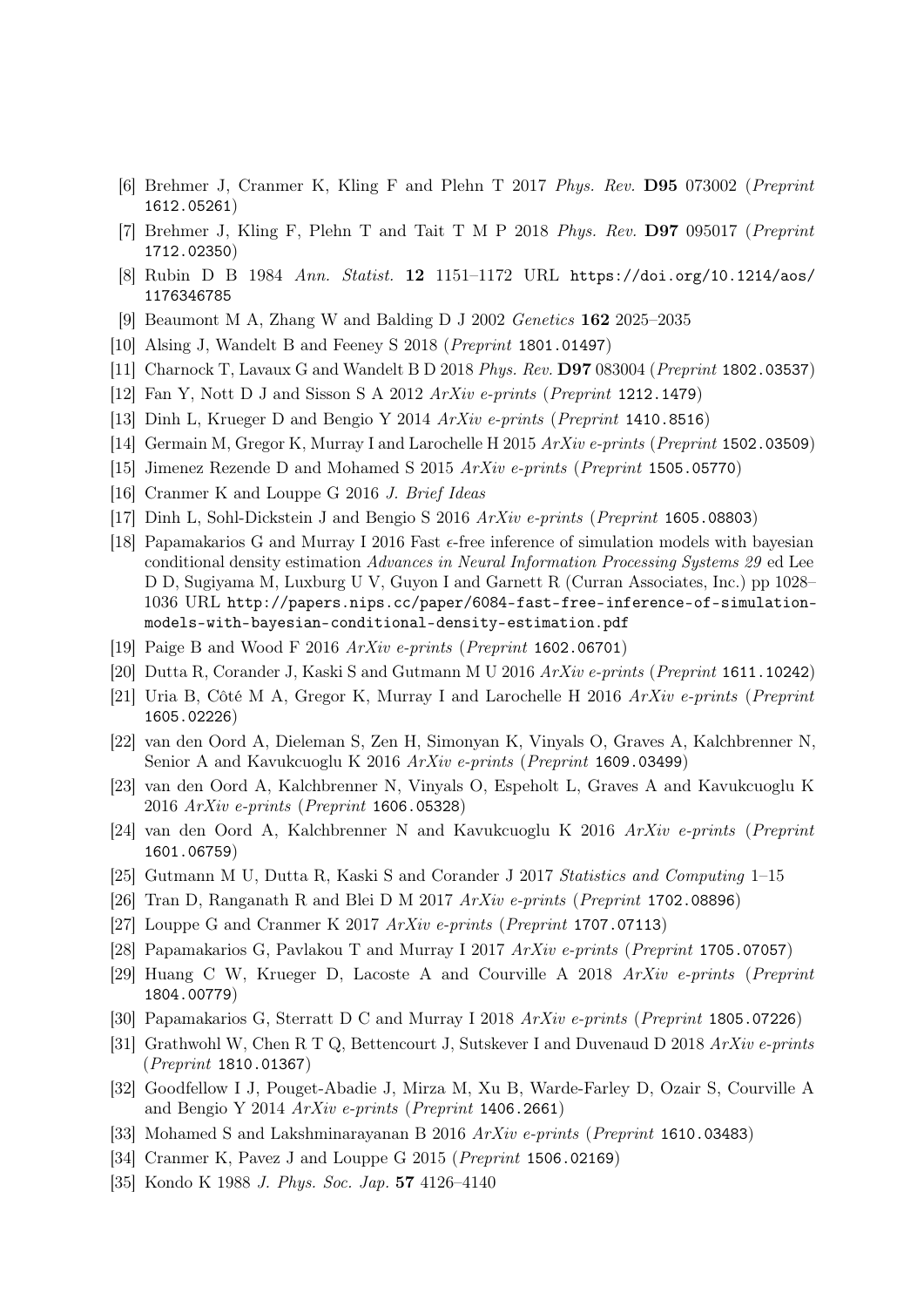- [36] Abazov V M et al. (D0) 2004 Nature 429 638–642 (Preprint <hep-ex/0406031>)
- [37] Artoisenet P and Mattelaer O 2008 PoS CHARGED2008 025
- [38] Gao Y, Gritsan A V, Guo Z, Melnikov K, Schulze M and Tran N V 2010 Phys. Rev. D81 075022 (Preprint <1001.3396>)
- [39] Alwall J, Freitas A and Mattelaer O 2011 Phys. Rev. D83 074010 (Preprint <1010.2263>)
- [40] Bolognesi S, Gao Y, Gritsan A V, Melnikov K, Schulze M, Tran N V and Whitbeck A 2012 Phys. Rev. D86 095031 (Preprint <1208.4018>)
- [41] Avery P et al. 2013 Phys. Rev. D87 055006 (Preprint <1210.0896>)
- [42] Andersen J R, Englert C and Spannowsky M 2013 Phys. Rev. D87 015019 (Preprint <1211.3011>)
- [43] Campbell J M, Ellis R K, Giele W T and Williams C 2013 Phys. Rev. D87 073005 (Preprint <1301.7086>)
- [44] Artoisenet P, de Aquino P, Maltoni F and Mattelaer O 2013 Phys. Rev. Lett. 111 091802 (Preprint <1304.6414>)
- [45] Gainer J S, Lykken J, Matchev K T, Mrenna S and Park M 2013 The Matrix Element Method: Past, Present, and Future Proceedings, 2013 Community Summer Study on the Future of U.S. Particle Physics: Snowmass on the Mississippi (CSS2013): Minneapolis, MN, USA, July 29-August 6, 2013 (Preprint <1307.3546>) URL [http://inspirehep.net/record/](http://inspirehep.net/record/1242444/files/arXiv:1307.3546.pdf) [1242444/files/arXiv:1307.3546.pdf](http://inspirehep.net/record/1242444/files/arXiv:1307.3546.pdf)
- [46] Schouten D, DeAbreu A and Stelzer B 2015 Comput. Phys. Commun. 192 54–59 (Preprint <1407.7595>)
- [47] Martini T and Uwer P 2015 JHEP 09 083 (Preprint <1506.08798>)
- [48] Gritsan A V, Röntsch R, Schulze M and Xiao M 2016 Phys. Rev. D94 055023 (Preprint <1606.03107>)
- <span id="page-9-0"></span>[49] Martini T and Uwer P 2017 (Preprint <1712.04527>)
- <span id="page-9-1"></span>[50] Soper D E and Spannowsky M 2011 Phys. Rev. D84 074002 (Preprint <1102.3480>)
- [51] Soper D E and Spannowsky M 2013 Phys. Rev. D87 054012 (Preprint <1211.3140>)
- [52] Soper D E and Spannowsky M 2014 Phys. Rev. D89 094005 (Preprint <1402.1189>)
- <span id="page-9-2"></span>[53] Englert C, Mattelaer O and Spannowsky M 2016 Phys. Lett. B756 103–108 (Preprint <1512.03429>)
- <span id="page-9-3"></span>[54] Atwood D and Soni A 1992 Phys. Rev. D45 2405–2413
- [55] Davier M, Duflot L, Le Diberder F and Rouge A 1993 Phys. Lett. B306 411–417
- <span id="page-9-4"></span>[56] Diehl M and Nachtmann O 1994 Z. Phys. C62 397–412
- <span id="page-9-5"></span>[57] Brehmer J, Louppe G, Pavez J and Cranmer K 2018 (Preprint <1805.12244>)
- <span id="page-9-6"></span>[58] Stoye M, Brehmer J, Louppe G, Pavez J and Cranmer K 2018 (Preprint <1808.00973>)
- <span id="page-9-7"></span>[59] Baldi P, Cranmer K, Faucett T, Sadowski P and Whiteson D 2016 Eur. Phys. J. C76 235 (Preprint <1601.07913>)
- <span id="page-9-8"></span>[60] Alsing J and Wandelt B 2018 Mon. Not. Roy. Astron. Soc. 476 L60–L64 (Preprint <1712.00012>)
- <span id="page-9-9"></span>[61] Aad G et al. (ATLAS) 2015 A morphing technique for signal modelling in a multidimensional space of coupling parameters Physics note ATL-PHYS-PUB-2015-047 URL [http://cds.](http://cds.cern.ch/record/2066980) [cern.ch/record/2066980](http://cds.cern.ch/record/2066980)
- <span id="page-9-10"></span>[62] Brehmer J, Kling F, Espejo I and Cranmer K In progress
- <span id="page-9-11"></span>[63] Alwall J, Frederix R, Frixione S, Hirschi V, Maltoni F, Mattelaer O, Shao H S, Stelzer T, Torrielli P and Zaro M 2014 JHEP 07 079 (Preprint <1405.0301>)